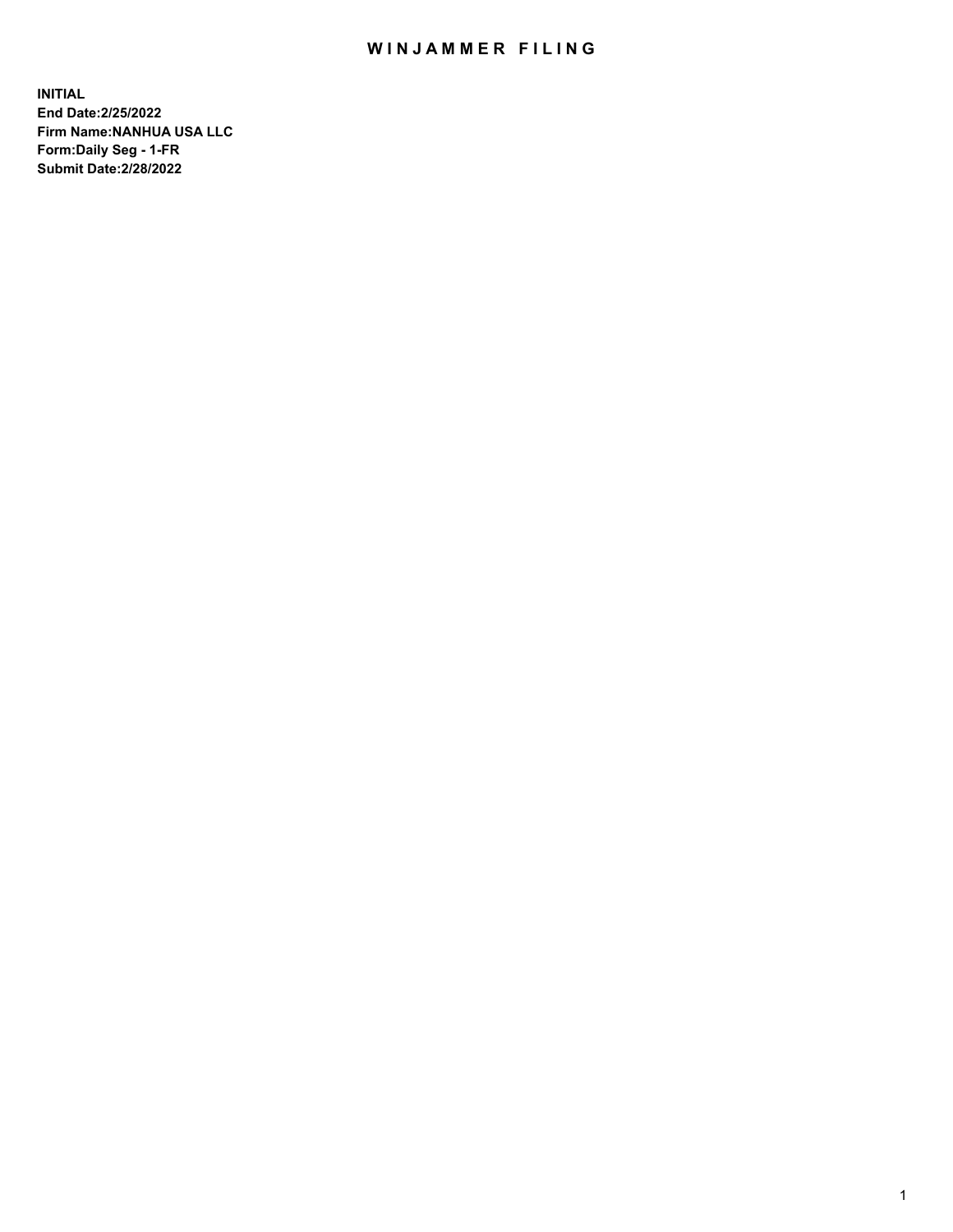## **INITIAL End Date:2/25/2022 Firm Name:NANHUA USA LLC Form:Daily Seg - 1-FR Submit Date:2/28/2022 Daily Segregation - Cover Page**

Name of Company **NANHUA USA LLC** [0010] Contact Name **Tracy Yuan** [0040] Contact Phone Number **+1 (312) 526-3930** [0060] Contact Email Address **tracy.yuan@nanhua-usa.com** [0065] FCM's Customer Segregated Funds Residual Interest Target (choose one): a. Minimum dollar amount: ; or **3,500,000** [8930] b. Minimum percentage of customer segregated funds required:% ; or **0** [8940] c. Dollar amount range between:and; or **0** [8950] **0** [8951] d. Percentage range of customer segregated funds required between:% and%. **0** [8960] **0** [8961] FCM's Customer Secured Amount Funds Residual Interest Target (choose one): a. Minimum dollar amount: ; or **100,000** [8970] b. Minimum percentage of customer secured funds required:% ; or **0** [8980] c. Dollar amount range between:and; or **0** [8990] **0** [8991] d. Percentage range of customer secured funds required between:% and%. **0** [9000] **0** [9001] FCM's Cleared Swaps Customer Collateral Residual Interest Target (choose one): a. Minimum dollar amount: ; or **0** [9010] b. Minimum percentage of cleared swaps customer collateral required:% ; or **0** [9020] c. Dollar amount range between:and; or **0** [9030] **0** [9031] d. Percentage range of cleared swaps customer collateral required between:% and%. **0** [9040] **0** [9041]

Attach supporting documents CH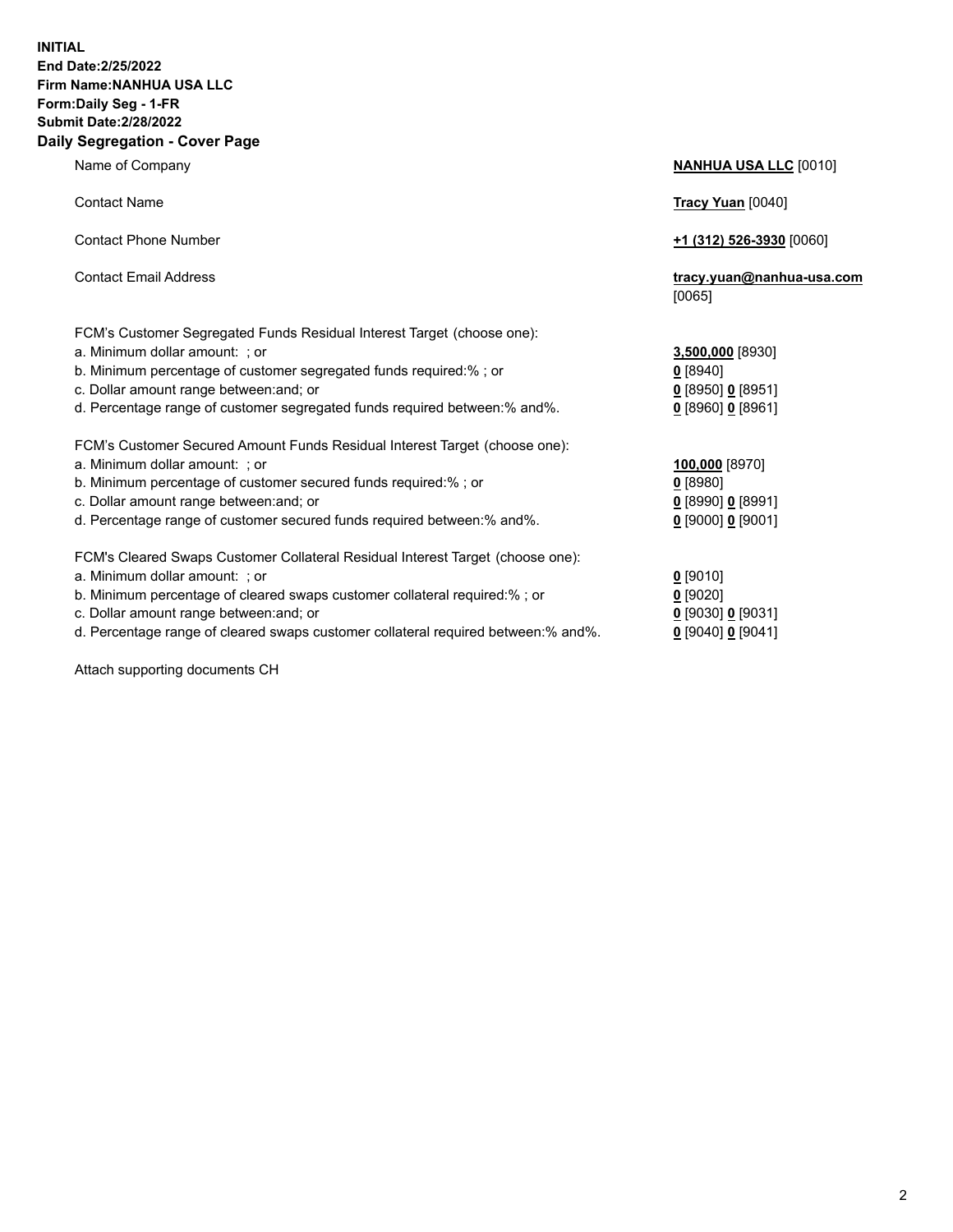**INITIAL End Date:2/25/2022 Firm Name:NANHUA USA LLC Form:Daily Seg - 1-FR Submit Date:2/28/2022**

## **Daily Segregation - Secured Amounts**

|     | Foreign Futures and Foreign Options Secured Amounts                                         |                                      |
|-----|---------------------------------------------------------------------------------------------|--------------------------------------|
|     | Amount required to be set aside pursuant to law, rule or regulation of a foreign            | $0$ [5605]                           |
|     | government or a rule of a self-regulatory organization authorized thereunder                |                                      |
| 1.  | Net ledger balance - Foreign Futures and Foreign Option Trading - All Customers             |                                      |
|     | A. Cash                                                                                     | 338,955 [5615]                       |
|     | B. Securities (at market)                                                                   | $0$ [5617]                           |
| 2.  | Net unrealized profit (loss) in open futures contracts traded on a foreign board of trade   | $0$ [5625]                           |
| 3.  | Exchange traded options                                                                     |                                      |
|     | A. Market value of open option contracts purchased on a foreign board of trade              | $0$ [5635]                           |
|     | B. Market value of open contracts granted (sold) on a foreign board of trade                | $0$ [5637]                           |
| 4.  | Net equity (deficit) (add lines 1. 2. and 3.)                                               | 338,955 [5645]                       |
| 5.  | Account liquidating to a deficit and account with a debit balances - gross amount           | $0$ [5651]                           |
|     | Less: amount offset by customer owned securities                                            | 0 [5652] 0 [5654]                    |
| 6   | Amount required to be set aside as the secured amount - Net Liquidating Equity              | 338,955 [5655]                       |
|     | Method (add lines 4 and 5)                                                                  |                                      |
| 7.  | Greater of amount required to be set aside pursuant to foreign jurisdiction (above) or line | 338,955 [5660]                       |
|     | 6.                                                                                          |                                      |
|     | FUNDS DEPOSITED IN SEPARATE REGULATION 30.7 ACCOUNTS                                        |                                      |
| 1.  | Cash in Banks                                                                               |                                      |
|     | A. Banks located in the United States                                                       | 616,798 [5700]                       |
|     | B. Other banks qualified under Regulation 30.7                                              | <u>0</u> [5720] 616,798 [5730]       |
| 2.  | <b>Securities</b>                                                                           |                                      |
|     | A. In safekeeping with banks located in the United States                                   | $0$ [5740]                           |
|     | B. In safekeeping with other banks qualified under Regulation 30.7                          | 0 [5760] 0 [5770]                    |
| 3.  | Equities with registered futures commission merchants                                       |                                      |
|     | A. Cash                                                                                     | $0$ [5780]                           |
|     | <b>B.</b> Securities                                                                        | $0$ [5790]                           |
|     | C. Unrealized gain (loss) on open futures contracts                                         | $0$ [5800]                           |
|     | D. Value of long option contracts                                                           | $0$ [5810]                           |
|     | E. Value of short option contracts                                                          | 0 [5815] 0 [5820]                    |
| 4.  | Amounts held by clearing organizations of foreign boards of trade                           |                                      |
|     | A. Cash                                                                                     | $0$ [5840]                           |
|     | <b>B.</b> Securities                                                                        | $0$ [5850]                           |
|     | C. Amount due to (from) clearing organization - daily variation                             | $0$ [5860]                           |
|     | D. Value of long option contracts                                                           | $0$ [5870]                           |
|     | E. Value of short option contracts                                                          | 0 [5875] 0 [5880]                    |
| 5.  | Amounts held by member of foreign boards of trade                                           |                                      |
|     | A. Cash                                                                                     | 77,897 [5900]                        |
|     | <b>B.</b> Securities                                                                        | $0$ [5910]                           |
|     | C. Unrealized gain (loss) on open futures contracts                                         | $0$ [5920]                           |
|     | D. Value of long option contracts                                                           | $0$ [5930]                           |
|     | E. Value of short option contracts                                                          | <u>0</u> [5935] <u>77,897</u> [5940] |
| 6.  | Amounts with other depositories designated by a foreign board of trade                      | $0$ [5960]                           |
| 7.  | Segregated funds on hand                                                                    | $0$ [5965]                           |
| 8.  | Total funds in separate section 30.7 accounts                                               | 694,695 [5970]                       |
| 9.  | Excess (deficiency) Set Aside for Secured Amount (subtract line 7 Secured Statement         | 355,740 [5680]                       |
|     | Page 1 from Line 8)                                                                         |                                      |
| 10. | Management Target Amount for Excess funds in separate section 30.7 accounts                 | 100,000 [5980]                       |
| 11. | Excess (deficiency) funds in separate 30.7 accounts over (under) Management Target          | 255,740 [5985]                       |
|     |                                                                                             |                                      |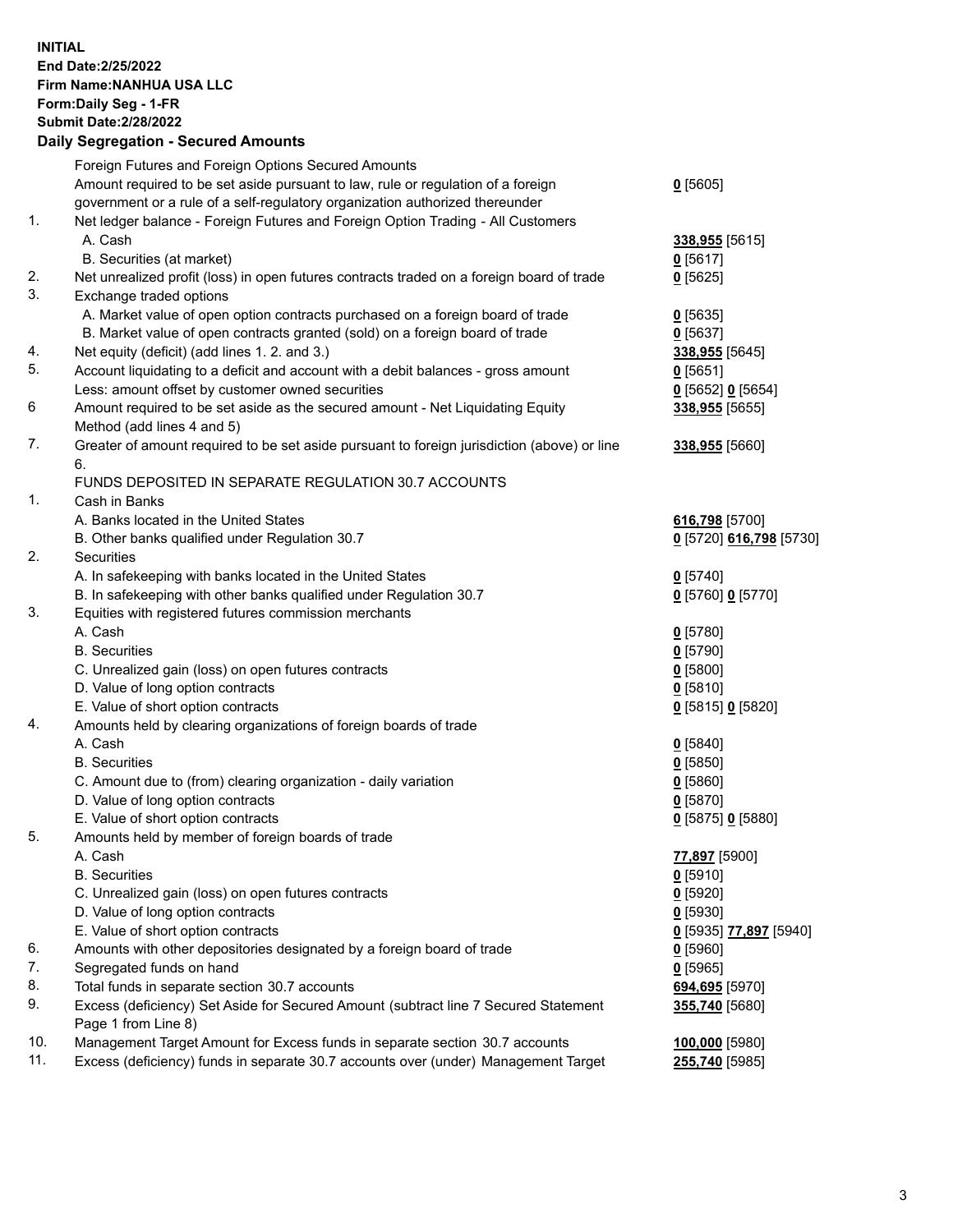| <b>INITIAL</b> | End Date: 2/25/2022<br>Firm Name: NANHUA USA LLC<br>Form: Daily Seg - 1-FR<br><b>Submit Date: 2/28/2022</b><br>Daily Segregation - Segregation Statement |                         |
|----------------|----------------------------------------------------------------------------------------------------------------------------------------------------------|-------------------------|
|                | SEGREGATION REQUIREMENTS (Section 4d(2) of the CEAct)                                                                                                    |                         |
| $\mathbf{1}$ . | Net ledger balance                                                                                                                                       |                         |
|                | A. Cash                                                                                                                                                  | 207,169,896 [5000]      |
|                | B. Securities (at market)                                                                                                                                | 1,983,907 [5010]        |
| 2.             | Net unrealized profit (loss) in open futures contracts traded on a contract market                                                                       | 798,506 [5020]          |
| 3.             | Exchange traded options                                                                                                                                  |                         |
|                | A. Market value of open option contracts purchased on a contract market                                                                                  | 1,732,797 [5030]        |
|                | B. Market value of open option contracts granted (sold) on a contract market                                                                             | $-6,020,990$ [5040]     |
| 4.             | Net Equity (deficit) (add lines 1, 2, and 3)                                                                                                             | 205,664,116 [5050]      |
| 5.             | Accounts liquidating to a deficit and accounts with                                                                                                      |                         |
|                | debit balances - gross amount                                                                                                                            | $0$ [5060]              |
|                | Less: amount offset by customer owned securities                                                                                                         | $0$ [5070] 0 [5080]     |
| 6.             | Amount required to be segregated (add lines 4 and 5)                                                                                                     | 205,664,116 [5090]      |
|                | FUNDS IN SEGREGATED ACCOUNTS                                                                                                                             |                         |
| 7.             | Deposited in segregated funds bank accounts                                                                                                              |                         |
|                | A. Cash                                                                                                                                                  | 2,683,377 [5100]        |
|                | B. Securities representing investment of customers' funds (at market)                                                                                    | $0$ [5110]              |
|                | C. Securities held for particular customers or option customers in lieu of cash (at                                                                      | $0$ [5120]              |
| 8.             | market)<br>Margins on deposit with derivatives clearing organizations of contract markets                                                                |                         |
|                | A. Cash                                                                                                                                                  | 198,864,446 [5130]      |
|                | B. Securities representing investment of customers' funds (at market)                                                                                    | $0$ [5140]              |
|                | C. Securities held for particular customers or option customers in lieu of cash (at                                                                      | 1,983,907 [5150]        |
|                | market)                                                                                                                                                  |                         |
| 9.             | Net settlement from (to) derivatives clearing organizations of contract markets                                                                          | 20,795,456 [5160]       |
| 10.            | Exchange traded options                                                                                                                                  |                         |
|                | A. Value of open long option contracts                                                                                                                   | <u>1,732,797</u> [5170] |
|                | B. Value of open short option contracts                                                                                                                  | $-6,020,990$ [5180]     |
| 11.            | Net equities with other FCMs                                                                                                                             |                         |
|                | A. Net liquidating equity                                                                                                                                | $0$ [5190]              |
|                | B. Securities representing investment of customers' funds (at market)                                                                                    | 0 [5200]                |
|                | C. Securities held for particular customers or option customers in lieu of cash (at                                                                      | $0$ [5210]              |
|                | market)                                                                                                                                                  |                         |
| 12.            | Segregated funds on hand                                                                                                                                 | $0$ [5215]              |
| 13.            | Total amount in segregation (add lines 7 through 12)                                                                                                     | 220,038,993 [5220]      |
| 14.            | Excess (deficiency) funds in segregation (subtract line 6 from line 13)                                                                                  | 14,374,877 [5230]       |
| 15.            | Management Target Amount for Excess funds in segregation                                                                                                 | 3,500,000 [5240]        |
| 16.            | Excess (deficiency) funds in segregation over (under) Management Target Amount                                                                           | 10,874,877 [5250]       |
|                | <b>Excess</b>                                                                                                                                            |                         |